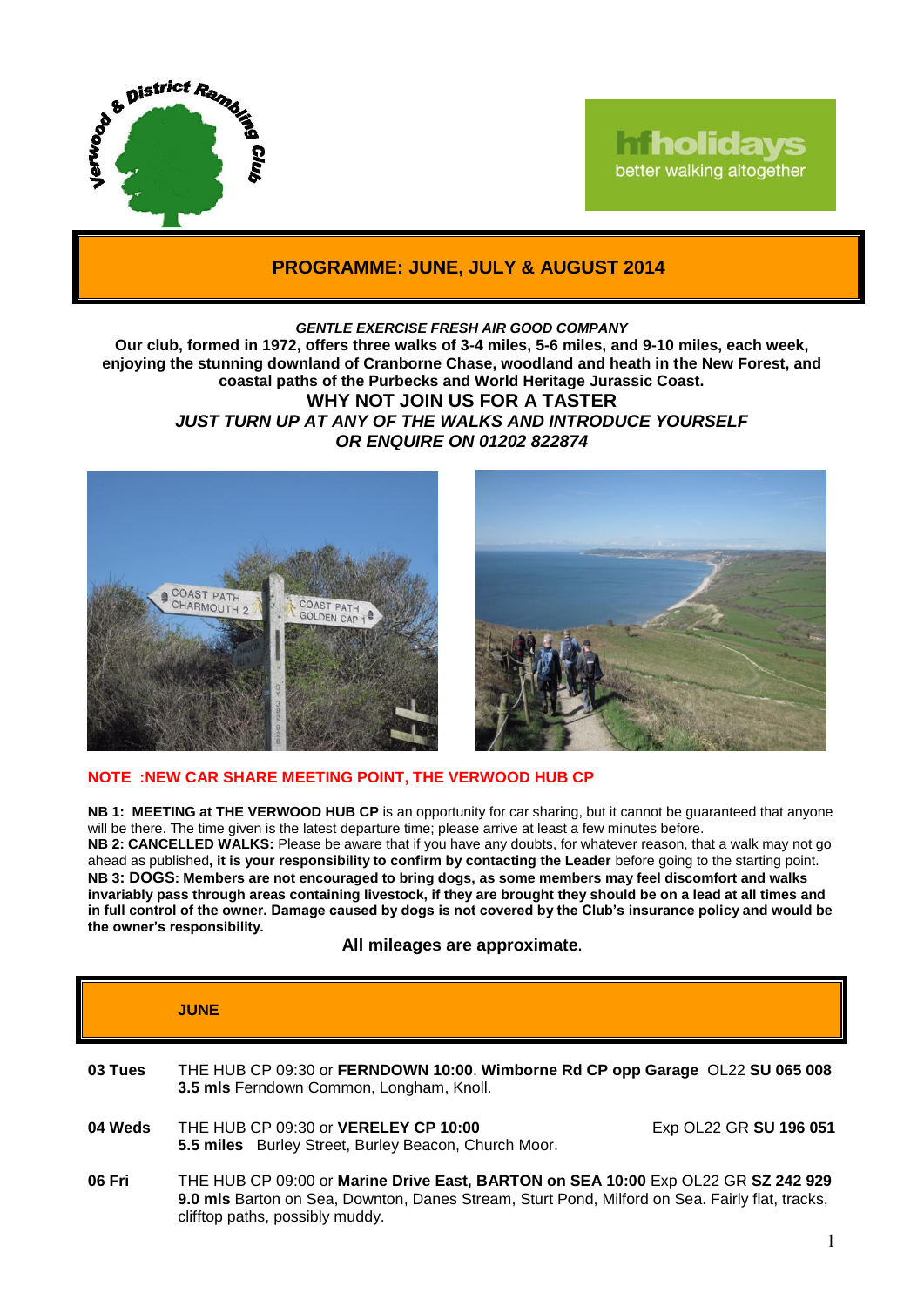- **10 Tues** THE HUB CP 09:15 or **THE MOOT CP DOWNTON 10:00** Exp OL130 GR **SU 181 212 3.5 mls** Downton, Barford Park Farm, Avon Valley Path. Minor Roads, paths, tracks and stiles. Could be muddy.
- **11 Weds** THE HUB CP 09:15 or **RIVERLANDS CP Wick Lane B'mth10:00** Exp. OL22 GR **SZ152 921 (NB Some roadside parking, parking charge in car park.) 5.0 mls** Circular walk from Tuckton to Hengistbury Head and back.
- **14 Sat** THE HUB CP 09:00 or **IVY CROSS CP SHAFTESBURY 10:00** Exp 118 GR **ST 885 224 8.0 mls** Kingsettle Wood, North Hayes Fm, Hugglers Hole, Motcombe, Castle hill.
- **17 Tues WALK NOT SUBMITTED**
- **18 Weds** THE HUB CP 09.15 or **SHAPWICK CP (Church) 10.00** Exp 18 GR **SU 937 017 5.5 mls** Circular walk mainly level ,mud possible after rain.
- **20 Fri NOTE : Meet/Park at The Hub 09:35**, catch bus no. **X6 at 09.48 am** from **Memorial Hall stop ( Irvings estate agents )** Exp OL22 GR **086 091** to **Ringwood (arrive 10.04 ). 8.0 mls** Walk back to Verwood via Rockford and Mockbeggar . If you wish to join us at Ringwood at 10:04, and bus back after the walk, Buses to Ringwood leave Verwood at 48 mins past the hour. **Don't forget bus pass**.
- **24 Tues** THE HUB CP 09:30 or **MARTIN VILLAGE CHURCH CP 10:05** Exp OL 22 GR **SU 071 190 3.0 mls** A walk round the village – Townend Lane, the Down, Sillen Lane no stiles.
- **25 Weds** THE HUB CP 09.15 or **BROADCHALKE CHURCH 10.00** Exp 130 GR **SU 042254 5.5 mls** Undulating moderate.
- **28 Sat** THE HUB CP 09:00 or **10:15 SOUTH DOWN CP** Exp OL15 GR **SY 760 824 8.5 mls** Holworth, Moigns down barn, Poxwell, Osmington, Osmington Mills via Coast path, Ringstead.

## **JULY**

#### **01 Tues WALK NOT SUBMITTED**

- **02 Weds** THE HUB CP 09:30 or **VERELEY CP 10:00** Exp OL22 GR SU 196 051 **6.7 mls** Ridley Wood, Backley Plain, South Oakley Inclosure, Berry Wood.
- **04 Fri** THE HUB CP 9:00 or **OAKFORD HILL CP/Picnic SITE 10:00** Exp 117 GR **ST 813 093 9.0 mls** Turnworth Estate, W/bourne Houghton, W/bourne Stickland, Bonsley Common
- **08 Tues** THE HUB CP 09:15 or **CANADIAN MEMORIAL C.P. 10:00** Exp OL22 GR. **SU 240 092 3.7 mls** Highland Water Inclosure, Withybed Bottom, boating lake. Forest walk, slopes, no stiles. Could be Muddy.
- **09 Weds** THE HUB CP 09:30 or **CADMAN POOL CP 10:00** Exp OL22 GR SU 229 123 **5.0 mls** Rakes Brakes Bottom, Sloden Inclosure, Splash Bridge, Broomy Lodge. Some hills.
- **12 Sat** THE HUB CP 9:20 or **MARTIN DOWN CP ( off A354 ) 10:00** Exp 118 GR **SU 037 201 10.0 mls** Vernditch, Chase Wood, Bowerchalke, Broad Chalke, Knighton Hill, Roman Rd.
- **15 Tues WALK NOT SUBMITTED**
- **16 Weds WALK NOT SUBMITTED**
- **18 Fri** THE HUB CP 09:00 **WINFRITH NEWBURGH CHURCH CP 10:15** Exp OL15 GR **SY 805 844 9.0 mls** Chaldon Herring, Chideock Farm, Holworth, Owermoigne Down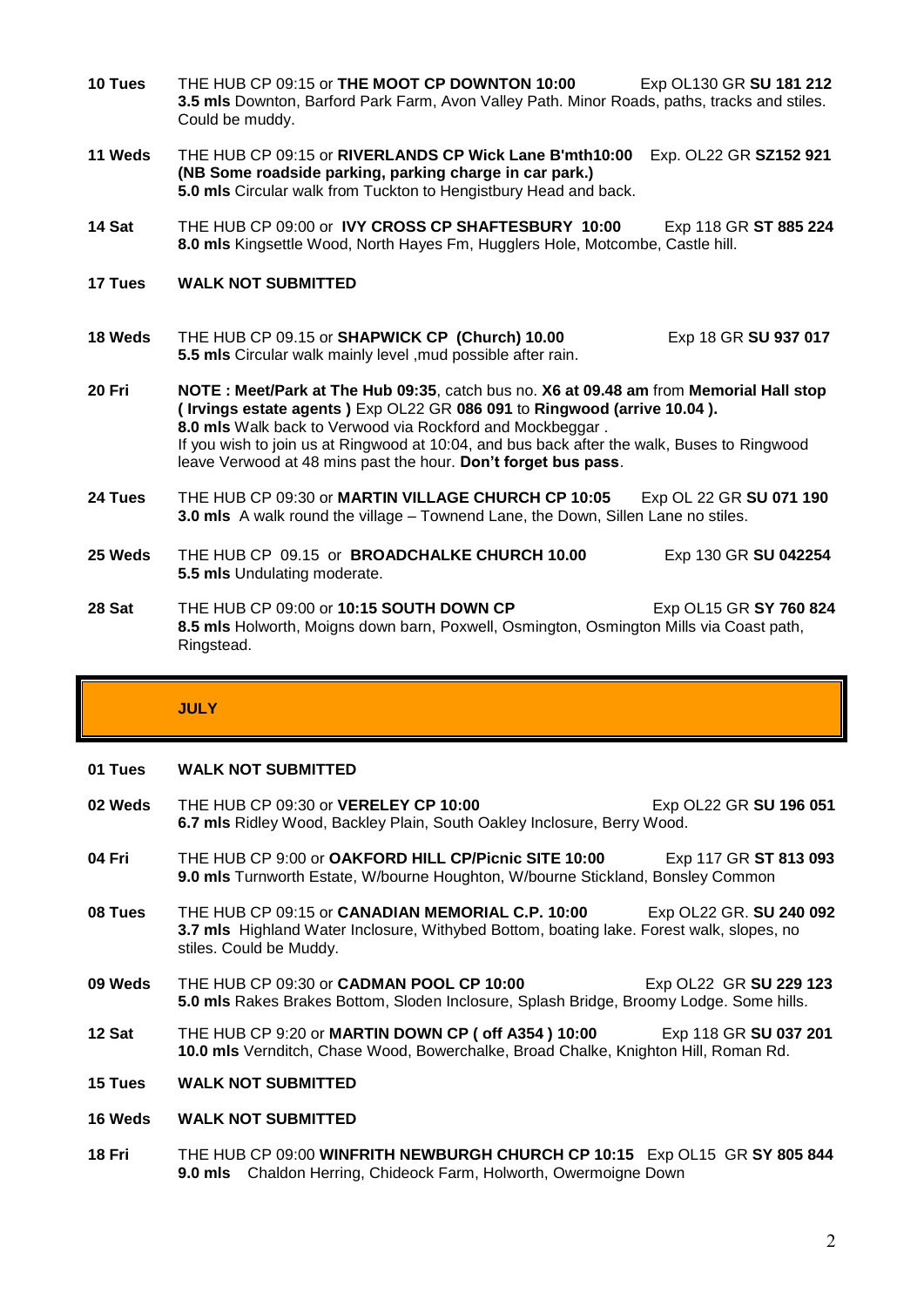**22 Tues** THE HUB CP 09:30 or **MANSWOOD PLAY AREA CP 10:00** Exp 118 GR **ST 984 080 3.5 mls** A walk on paths, tracks & minor roads no stiles.

- **23 Weds** THE HUB CP 09:15 or **ASHMORE POND 10:00** Exp118 GR **ST 913 178 5.5 mls** Wiltshire Copse, Gallops, Tollard Park/Green/Royal, Benchs Lane. Stiles & 1 Long Hill
- **26 Sat** THE HUB CP 09:00 or **WINFRITH NEWBURGH Church CP 10:15** Exp OL 15 GR **SY 805 844 9.0 mls** Winfrith Drove, Belhuish Coppice, Park Lodge, Coombe Keynes, Newburgh Dairy,
- **29 Tues** THE HUB CP 09:35 or **WEST MOORS VILLAGE CP 10:00** Exp OL22 GR **SU 080 027 3.5 mls** Level Riverside Walk and Castleman Trail. Mostly paths and some road walking
- **30 Weds** THE HUB CP 09:35 or **WOODLANDS PLAYING FIELD 10:00** Exp 118 GR **SU 051 090 5.0 mls** Bagman's Fm, Chalbury Fm, Horton, Haythorne. Undulating, some stiles

## **AUGUST**

- **01 Fri** THE HUB CP 09:30 or **SHATCOMBE LANE CP 10:15** Exp 117 GR **SY 549 948 10.0mls** Eggardon Hill, Marsh Farm, Castle Mill Farm, West Milton, Mangerton, Loders, Uploders, North Eggardon Farm. **05 Tues** THE HUB CP 09:30 or **BROADCHALKE CHURCH CP 10:05** Exp 130 GR **SU 042 254 3.0 mls** Paths, tracks & minor roads Possible watercress 50p Leaders at start **Ann & David Lanigan 01202 893981 Mob 07966 388000 06 Weds** THE HUB CP 0915 or **RIVERSIDE WALK CP Muscliffe 10:15** Exp OL22 GR **SZ 096 958 5.0 mls** River walk. Throop Mill, Hurn. **09 Sat** THE HUB CP 09:00 or **SHERBORNE 10:15** Exp 129 GR **ST 638 178 VISITOR CP GRYPHON Leisure Centre Bristol Rd ( B3145) DT9 4EQ Signed off A30 9.5 mls** Oborne, Pinford, Sherborne Park, Gaisborough Hill, Macmillan Way. Undulating with 2 short but strenuous hills.
- **12 Tues** THE HUB CP 09:15 or **ASDA CP Canford Heath 10:00** Landranger 195 GR**SZ 024 946 3.5 mls** Over Canford Heath.
- **13 Weds** THE HUB CP 09:15 or **ANDERWOOD CP 10:00** Exp OL22 GR **SU 249058 5.0 mls** Forest circular, usual conditions
- **15 Fri WALK NOT SUBMITTED**
- **19 Tues WALK NOT SUBMITTED**
- **20 Weds** THE HUB CP 09:15 or **EYEWORTH POND CP 10:00** Exp OL22 GR **SU 228 145 5.2 mls** Thorns Inclosure, Bramshaw Telegraph, Eyeworth Wood.
- **23 Sat** THE HUB CP 09:15 or **PIMPERNE VILLAGE HALL CP 10:00** Exp 118 GR **ST 903 096 (Please park at top near fence) 9.5 miles** Gunville Down, Great Peaky Coppice, Stubhampton, Tarrant Gunville. Tracks, fields and bridleways.
- **26 Tues WALK NOT SUBMITTED**
- **27 Weds WALK NOT SUBMITTED**
- **29 Fri** THE HUB CP 09:15 or **MINCHINGTON CROSS 10:00** Exp 118 GR **ST 957 167 9.0 mls** Stiles 12+; Undulating via Pollards Wood, Scrubbity Burrows, Deanland, 6d Handley, Dean, Minchington, Farnham.